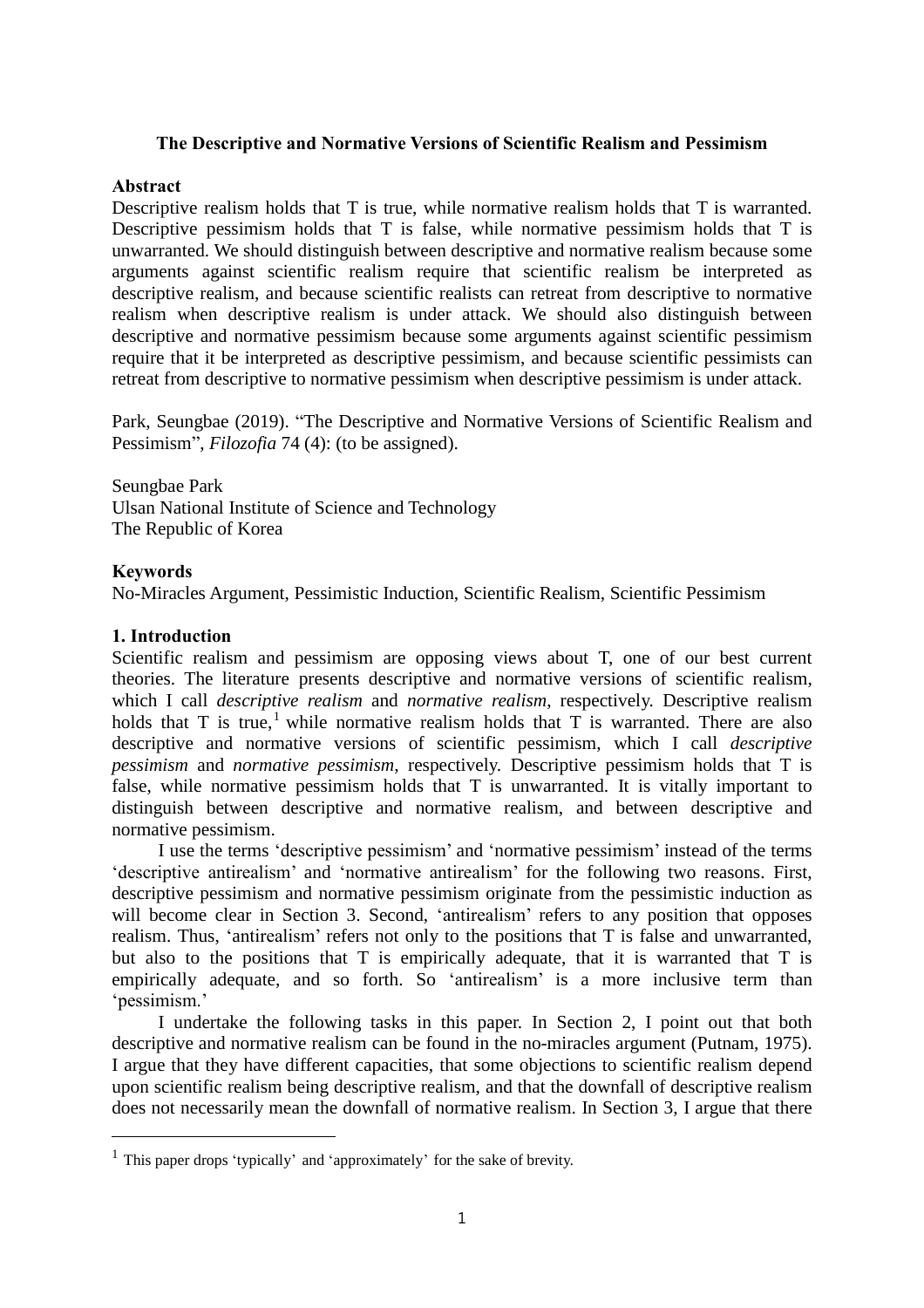are descriptive and normative versions of the pessimistic induction (PI), and hence that there are also descriptive and normative pessimism. I show that descriptive pessimism is more vulnerable to attack from scientific realists than normative pessimism is. I argue that the consideration of the PI can lead to the distinction between descriptive and normative realism, and between descriptive and normative empiricism. In Section 4, I explicate how Bas van Fraassen's (1980) definitions of scientific realism and constructive empiricism relate to the aforementioned four positions.

Anjan Chakravartty (2017) and Darrell Rowbottom (2017) present comprehensive overviews of dialectical terrains concerning scientific realism. Such papers are useful to both new participants and veterans in the scientific realism debate. This paper, however, arises from the observation that these two survey articles do not distinguish between descriptive and normative realism, nor between descriptive and normative pessimism. The literature has neglected these distinctions, despite the fact that the scientific realism debate has been vigorous and voluminous for the past several decades.

#### **2. The No-Miracles Argument**

The no-miracles argument (NMA) is the most famous consideration for scientific realism (Sankey, 2017: 201). This section aims to show that both descriptive and normative realism inhere in the NMA, and that some arguments regarding scientific realism only make sense under the interpretation that it is descriptive realism, and not under the interpretation that it is normative realism.

There are successful theories in science, such as general relativity, evolutionary theory, and special relativity. Why are they successful? An answer can be found in Hilary Putnam's NMA:

The positive argument for realism is that it is the only philosophy that doesn't make the success of science a miracle. That terms in mature scientific theories typically refer (this formulation is due to Richard Boyd), that the theories accepted in a mature science are typically approximately true, that the same term can refer to the same thing even when it occurs in different theories – these statements are viewed by the scientific realist not as necessary truths but as part of the only scientific explanation of the success of science, and hence as part of any adequate scientific description of science and its relations to its objects. (Putnam, 1975: 73)

Descriptive realism is explicit in the last sentence of this passage. According to Putnam, scientific realism *describes* science. What about normative realism? It is implicit in the first sentence of the passage above. Putnam's assertion that the successful performance of theories would be a miracle, if they were false, implies that it is unreasonable to believe that they are false, and that their successful performance would not be a miracle, if they were true, implies that it is reasonable to believe that they are true. To say that it is reasonable to believe that they are true is to be committed to normative realism. In sum, both descriptive realism and normative realism can be found in the NMA.

How do descriptive and normative realism differ? A fundamental difference is that descriptive realism is capable of being true or false, whereas normative realism is not. Descriptive realism would be true if T is as descriptive realism holds it to be, i.e., if T is true, and false if T is not as descriptive realism holds it to be, i.e., if T is false. T is directly rendered true or false by the world. Consequently, descriptive realism is indirectly rendered true or false by the world. By contrast, normative realism, because it is a normative thesis, is not capable of being true or false. Even if T happens to be true, it is an open question whether it is warranted or not, as will become clear in the next section.

A derivative difference between descriptive and normative realism is that the former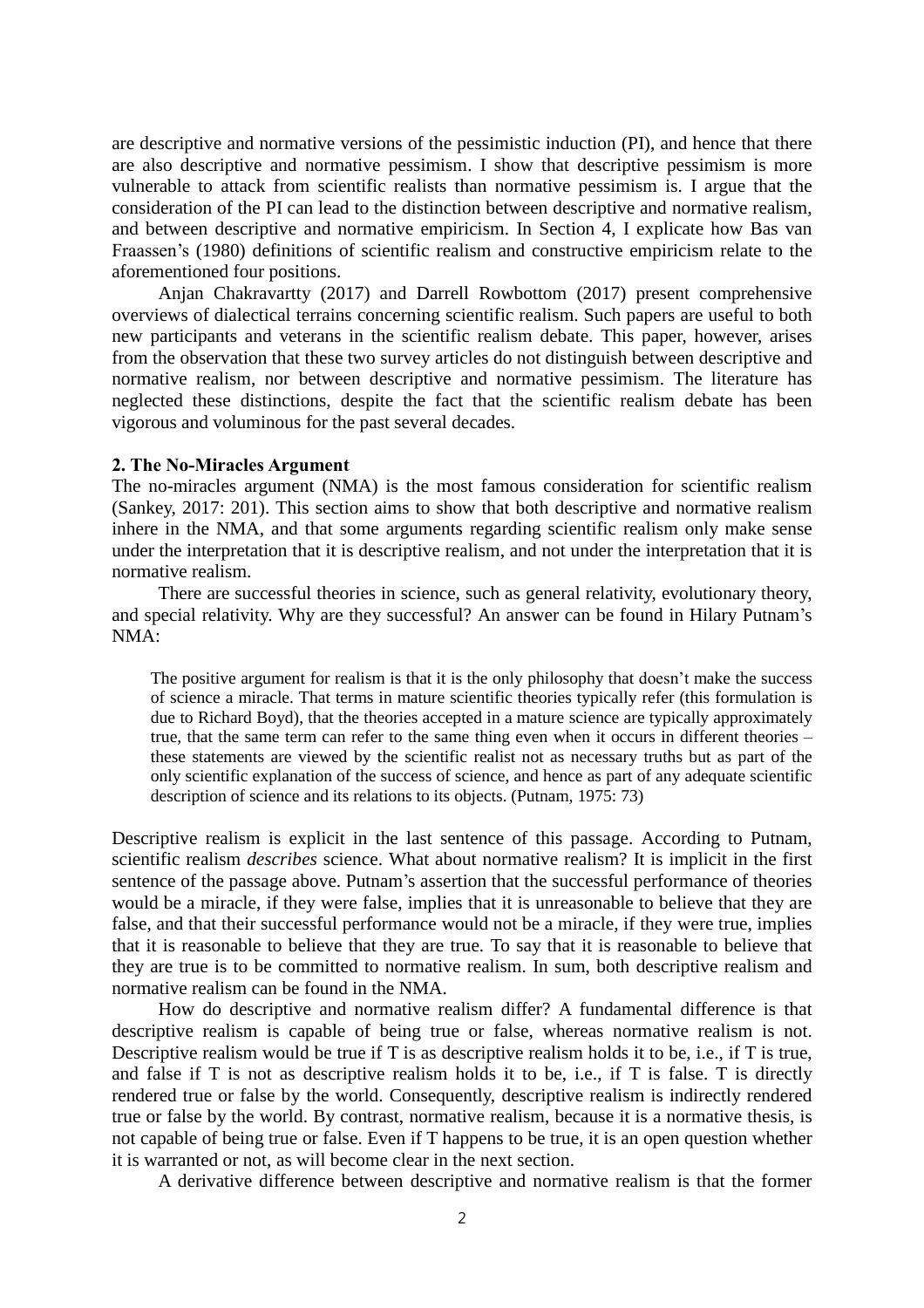can explain the success of T, but the latter cannot. It makes sense to say, for example, that the meta-hypothesis that T is true explains why T makes true predictions, i.e., it makes sense to say that T makes true prediction because it is true. By contrast, it is conceptually problematic to say that the meta-hypothesis that T is warranted explains why it makes true predictions, i.e., it is conceptually problematic to say that T makes true predictions because it is warranted. We should rather say that T is warranted, if at all, because it makes true predictions. Since descriptive realism and normative realism have different capacities, we should distinguish between them.

The importance of distinguishing between descriptive and normative realism looms once we consider three famous objections to the NMA. The first famous objection is that the NMA begs the question against the critics of abduction. The critics disbelieve that abduction is a reliable rule of inference. The NMA, however, relies on abduction, so it would not convince them. For this reason, Larry Laudan and Arthur Fine characterize the NMA, respectively, as "a monumental case of begging the question" (Laudan, 1981: 45) and as "a paradigm case of begging the question" (Fine, 1991: 82).

These two philosophers start with the assumption that scientific realism is descriptive realism, which explains the success of T, and then contend that descriptive realism rests upon a circular argument. To say that descriptive realism is unwarranted means that T is unwarranted, which is exactly what normative pessimism affirms. Thus, Laudan and Fine set out to criticize descriptive realism and end up accepting normative pessimism.

The second famous objection is that the NMA is undermined by alternative accounts of the success of  $T<sup>2</sup>$  Critics of the NMA might propose, for example, that the empirical adequacy of T accounts for its success (Ladyman, 1999: 186), or that the behavior of observables accounts for the success of T (Mizrahi, 2012: 137; Lyons, 2018: 147). These alternative explanations do not appeal to a miracle to explain the success of T. Thus, their existence undermines Putnam's contention that scientific realism "is the only philosophy that doesn't make the success of science a miracle" (Putnam, 1975: 73).

The critics of the NMA start with the assumption that scientific realism is descriptive realism, which explains the success of T, and then claim that descriptive realism is unwarranted due to the existence of the alternative hypotheses that do not appeal to the truth of T. To say that descriptive realism is unwarranted is to say that T is unwarranted, which is exactly what normative pessimism affirms. Thus, they set out to criticize descriptive realism and end up accepting normative pessimism.

The third famous objection is that historical counterexamples undercut scientific realism (Laudan, 1981: 47–48). The idea is that some false theories were successful, and these all run counter to the thesis that every successful theory is true. Lyons formulates this objection as follows:

- 1. If (a) that realist meta-hypothesis were true, then (b) we would have no successful theories that cannot be approximately true. (If we did, each would be a "miracle," which no one of us accepts.)
- 2. However, (no-b) we do have successful theories that cannot be approximately true: the list (of "miracles").
- 3. Therefore, (no-a) the realist meta-hypothesis is false. (And the no-miracles argument put forward to justify that meta-hypothesis is unacceptable.) (Lyons 2016: 566)

 $\overline{a}$ 

 $2^2$  See Park (2014) for a critical discussion of nine antirealist accounts.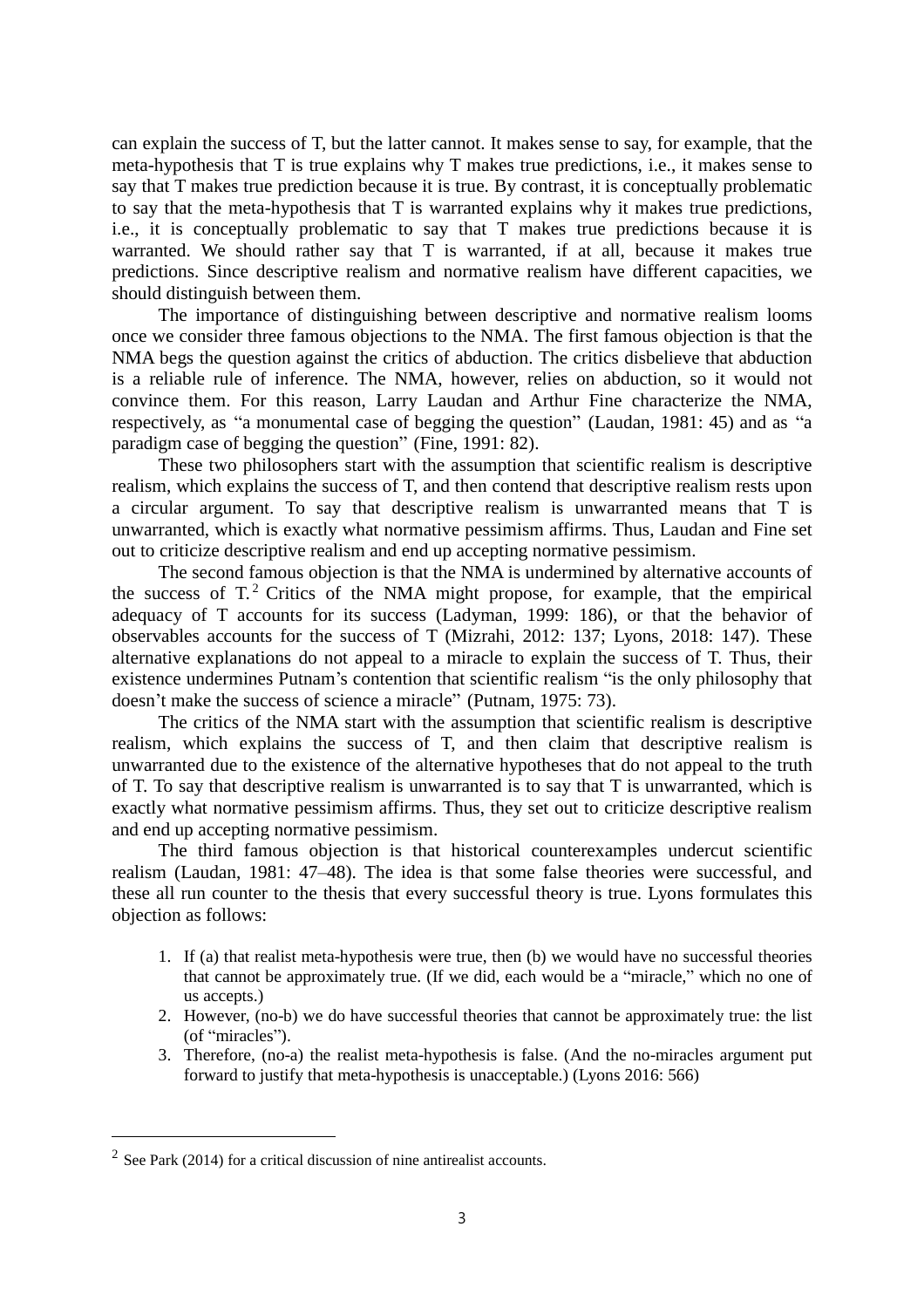This argument is a modus tollens. It has the same form as the following argument: If all apples were red, there would be no white apples, but there are some white apples; thus, it is false that all apples are red. In other words, white apples exist, and they are all counterexamples to the general statement that all apples are red. It follows that we should be agnostic about whether the next apples will be red. Laudan and Lyons's argument is similarly intended to establish that we should be agnostic that current theories are true. Their argument is not intended to establish that current theories are false. For this reason, Park (2019a: Section 4.3) calls it *the agnostic deduction*.

As far as I can tell, Laudan and Lyons start with the assumption that scientific realism is descriptive realism, and then contend that the historical counterexamples show that descriptive realism is false, i.e., that it is false that every successful theory is true. Thus, current theories might be true or might be false, and we do not know whether they are true or false, which means that they are unwarranted, and that is exactly what normative pessimism affirms. Therefore, we can say that Laudan and Lyons set out to criticize descriptive realism and end up accepting normative pessimism.

Let me now turn to writers who take scientific realism to be normative realism. Timothy Lyons defines scientific realism as the view that "we can justifiably believe the hypothesis that successful theories are approximately true" (Lyons, 2005: 171). Lyons (2016: 564, 2017: 1, 2018: 148) gives similar formulations of scientific realism. K. Brad Wray interprets Philip Kitcher's (2001) scientific realism as claiming that "there is a strong connection between success and truth that warrants our believing that our successful theories are true" (Wray, 2013: 1722). Thomas Nickles embraces non-realism, according to which we do not "have sufficient evidence and argument to conclude with confidence that even our most mature theories are true, or very nearly, that at best minor tweaking will be necessary" (2017: 151). Thus, Nickles would define scientific realism as the thesis that we have enough evidence to conclude so. These three philosophers' formulations of scientific realism all come down to the suggestion that T is warranted, which is exactly what normative realism asserts. Thus, they would define scientific pessimism as the view that T is unwarranted, which is exactly what normative pessimism asserts.

In line with Lyons, Wray, and Nickles are other philosophers, such as David Papineau (1996), Alan Musgrave (2017, 2018), and van Fraassen (2017). Papineau takes constructive empiricism to be the thesis that "we ought never to believe in the truth of any theory which goes beyond the observable phenomena" (1996: 8). Given that Papineau takes constructive empiricism to be a normative thesis, he would also take scientific realism to be the corresponding normative thesis that the belief of T is reasonable. According to Musgrave, scientific realism asserts that "*it is reasonable to believe that* H is true" (Musgrave, 2017: 80). Van Fraassen replies that "such a belief is reasonable enough, but supererogatory" (2017: 102). Note that both Musgrave and van Fraassen contend that the belief of H is reasonable. In sum, all these three philosophers would take scientific realism to be normative realism.

It is conceptually problematic to suggest that T is successful because the belief of T is reasonable. As noted above, Lyons, Wray, Nickles, Papineau, Musgrave, and van Fraassen, take scientific realism to be normative realism. As a result, they would not say that scientific realism explains the success of T. If they happen to say so, however, we should interpret them as saying that descriptive realism explains the success of T.

Earlier in this section, I introduced the three famous objections to descriptive realism. Recall that by attacking descriptive realism, the objectors all end up embracing normative pessimism. The demise of descriptive realism, however, does not necessarily lead to normative pessimism, given that there are alternative positions, viz., normative realism and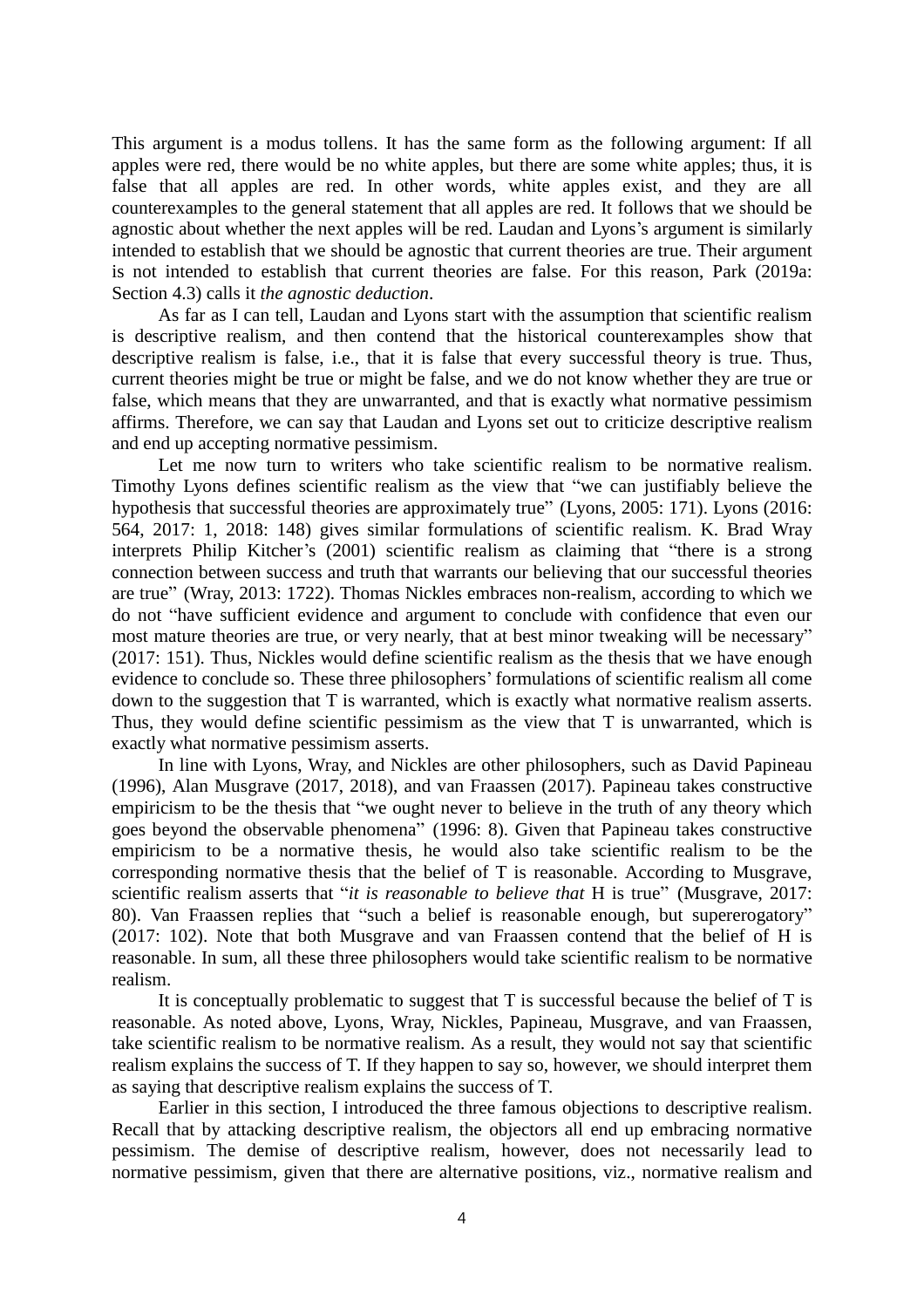descriptive pessimism. An interesting question is whether the three objections count as convincing reasons for rejecting normative realism. Should we reject normative realism because the no-miracles argument is circular, because there are alternative accounts of the success of T, or because some successful theories were false in the history of science? This question can trigger interesting debates between normative realists and their opponents. Unfortunately, it would take us too far afield to stake out a position in this intriguing territory.

This paper only offers an outline of how debates between normative realists and their opponents could unfold. Regarding the problem of circularity, normative realists could reply that new positive arguments for descriptive realism are introduced into the literature (Park, 2018a: Section 3, 2018b: 57, 2018c, Section 3; 2019b: Section 3; 2019c: Section 4, 2019d: Section 4).

Such new arguments might amount to a defense of normative realism. Regarding the alternative accounts, normative realists could object that the alternative accounts are all problematic (Park, 2014). Successful refutations of the alternative accounts would make normative realism promising. Regarding the agnostic deduction, they could argue that current theories are far more successful than their predecessors, so the falsity of the predecessors does not have enough power to make current theories unwarranted. All these contentions would be disputed by critics of normative realism. It would require, however, a lengthy digression to sketch the dialectic between them. This paper only needs the thesis that the demise of descriptive realism does not necessarily lead to the demise of normative realism.

#### **3. The Pessimistic Induction**

The PI, another important argument in the realism debate, is the main consideration against scientific realism (Sankey, 2017: 201). This section aims to show that there are descriptive and normative versions of the PI, which implies that there are descriptive and normative pessimism. We should distinguish between descriptive and normative pessimism because normative pessimism is a safer position than descriptive pessimism.

The descriptive PI holds that just as  $T_1$  was false, so  $T_2$  is false, where the former is a past theory and the latter is a present theory. This version of the PI can be inferred from Putnam's formulation of the PI that "Just as no term used in the science of more than fifty (or whatever) years ago referred, so it will turn out that no term used now (except maybe observational terms, if there are such) refers" (1978: 25). The descriptive PI can also be inferred from Stathis Psillos's formulation of the PI that "if most past successful scientific theories turned out to be false, then, by induction on scientific theories, one must not just remain agnostic, but rather claim that current successful scientific theories are likely to be false" (1995: 16). Keep in mind that the descriptive PI asserts that  $T_2$  is false.

In contrast, the normative PI holds that just as  $T_1$  was unwarranted, so  $T_2$  is unwarranted. The normative PI is neutral about the truth-value of  $T_2$ . It says that  $T_2$  might be true, and that even though  $T_2$  is true, we cannot justifiably believe that it is true. No one has directly formulated the PI in this manner in the literature. It, however, can be inferred from James Ladyman's formulation that "reflection on the abandonment of theories in the history of science motivates the expectation that our best current scientific theories will themselves be abandoned, and hence that we ought not to assent to them" (Ladyman, 2014). To say that we ought not to assent to present theories is to say that  $T_2$  is unwarranted.

Descriptive and normative pessimism can be found in the descriptive PI and the normative PI, respectively. Descriptive pessimism accords with the conclusion of the descriptive PI, and normative pessimism with that of the normative PI. In addition, descriptive pessimism is the pessimist counterpart of descriptive realism, and normative pessimism that of normative realism.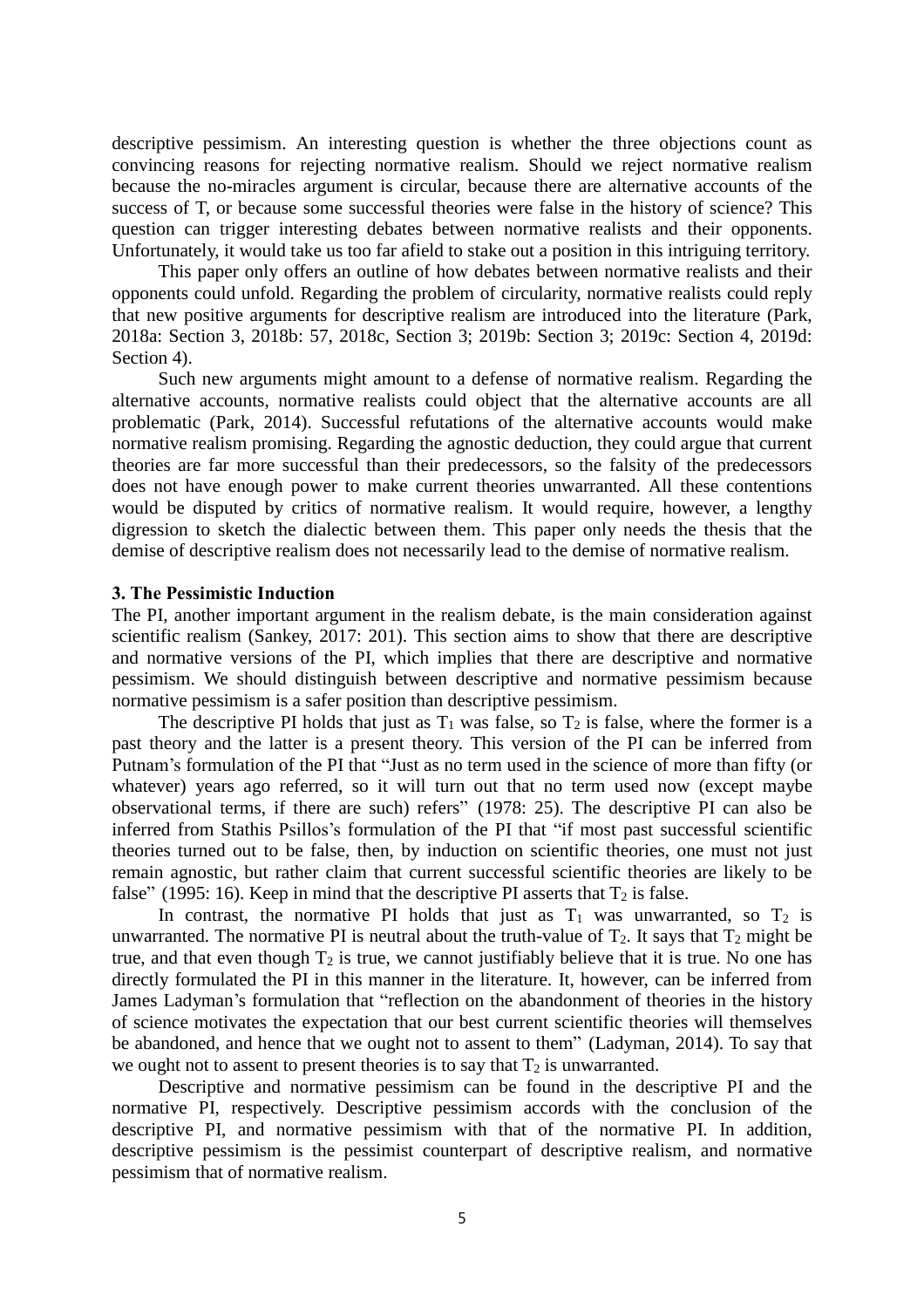Both the descriptive PI and the normative PI should be distinguished from the skeptical inference that since  $T_1$  was false,  $T_2$  is unwarranted. Recall that the descriptive PI holds that since  $T_1$  was false,  $T_2$  is false. The premise and the conclusion are similar to each other in that they make definite claims about  $T_1$  and  $T_2$ , respectively. Recall that the normative PI holds that since  $T_1$  was unwarranted,  $T_2$  is unwarranted. The premise and the conclusion are also similar to each other in that they make skeptical claims about  $T_1$  and  $T_2$ , respectively. By contrast, the premise and the conclusion of the skeptical inference above dissimilar to each other in that the former makes a definite claim about  $T_1$ , but the conclusion makes a skeptical claim about  $T_2$ .

This skeptical inference exemplifies skepticism about induction (Park, 2019a: Section 4.2, forthcoming: Section 3). Humean skeptics reason, for example, that since some apples have fallen down, we do not know whether the next apple will fall down or not. Note that the premise of this skeptical inference makes the definite claim about some apples, but the conclusion makes a skeptical claim about the next apple. Humean skeptics reject, while scientific pessimists accept, the uniformity principle (Hume, 1888/1978: 89) that the future is similar to the past. So if a premise says that  $T_1$  was false, Humean skeptics infer that  $T_2$  is false, and if a premise says that  $T_1$  was unwarranted, they infer that  $T_2$  is unwarranted.

Now that we are clear about the distinction between a pessimistic inference and a skeptical inference, we are ready to turn to another distinction, the distinction between descriptive and normative pessimism. Why should we distinguish between descriptive and normative pessimism? Several objections were raised against scientific pessimism in the literature, and they require that scientific pessimism be interpreted as descriptive pessimism. It is worth examining them in detail one by one.

Let me begin with a standard criticism against the descriptive PI. It asserts that  $T_1$ explains and predicts more phenomena than  $T_2$ , so it is a fallacious inference that since  $T_1$ was false, T<sub>2</sub> is also false (Musgrave, 1985: 211; Devitt, 2011: 292). Note that this criticism targets descriptive pessimism. In the face of this criticism, scientific pessimists tend to retreat from descriptive to normative pessimism, i.e., they tend to admit that  $T_2$  might be true, but maintain that  $T_2$  is unwarranted (Park, 2019a: Section 4.2). On their account, the fact that  $T_1$ was false does not make  $T_2$  likely to be false, but makes  $T_1$  unwarranted. Their move indicates that descriptive pessimism is more susceptible to attack than normative pessimism.

Another standard realist objection to the descriptive PI asserts that the PI commits the fallacy called the fallacy of biased statistics (Fahrbach, 2011; Park, 2011; Mizrahi, 2013). Pessimists provide a list of past theories to justify the premise of the descriptive PI. The list, however, favors distant past theories, e.g., the miasma theory, while failing to include any recent past theory, e.g., the kinetic theory. Note that this criticism also targets descriptive pessimism. In this face of this objection, scientific pessimists can retreat from descriptive to normative pessimism. Their retreat indicates that normative pessimism is a safer position than descriptive pessimism.

Consider also the following confrontation between descriptive realists and pessimists. Suppose that there are five successive theories of disease,  $T_1$ ,  $T_2$ ,  $T_3$ ,  $T_4$ , and  $T_5$ .  $T_1$  and  $T_2$ have been rejected, and  $T_3$  is currently accepted. Scientists will need to remove  $T_3$  and  $T_4$ before arriving at the true theory, T<sub>5</sub>. They, however, do not know that they need to remove more theories before arriving at the true theory. Under such epistemic circumstances, descriptive pessimists would argue that scientists need to remove more theories, including T3, before obtaining the true theory, and hence that  $T_3$  is false. On their account, the demise of  $T_1$ and  $T_2$  does not make it likely that  $T_3$  is true. Descriptive realists, however, would retort that scientists have already removed enough theories, so  $T_3$  is true. On their account, the demise of  $T_1$  and  $T_2$  makes it likely that  $T_3$  is true. Note that the more theories that have been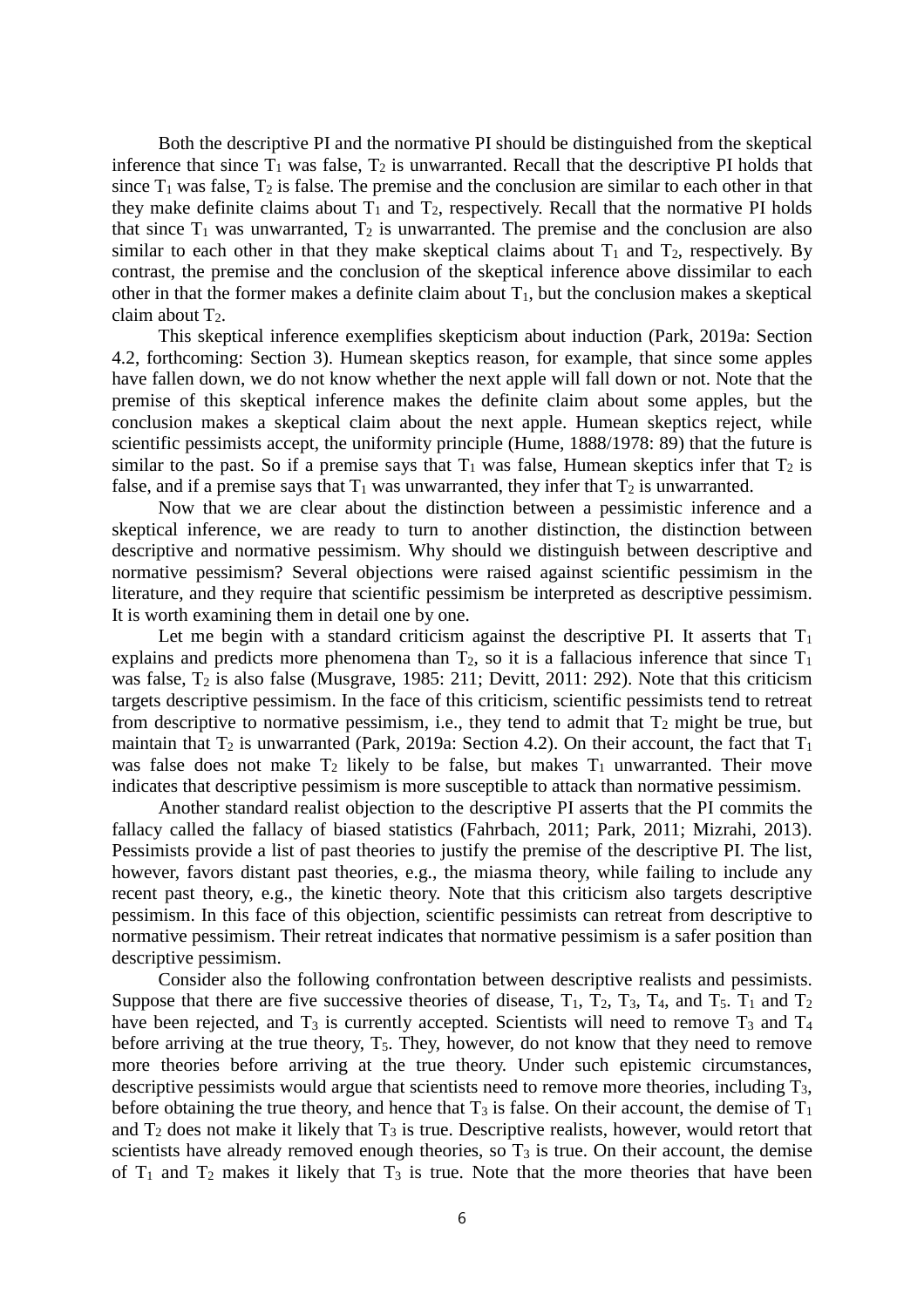discarded, the better it is for descriptive realism, and the fewer theories that have been discarded, the better it is for descriptive pessimism. We do not know whether the number of discarded theories is large enough to establish descriptive realism, or small enough to establish descriptive pessimism. Thus, we do not know whether the history of science favors descriptive realism or descriptive pessimism (Park, 2019a: Section 3.1).

This stalemate between descriptive realists and pessimists might motivate scientific pessimists to retreat from the strong position that  $T_3$  is false to the weaker position that  $T_3$  is unwarranted. They admit that  $T_3$  might be true, but maintain that scientists are in the unfortunate epistemological situation in which they do not know that  $T_3$  is true. The gloomy history of science constitutes their reason for skepticism about current theories (Park, 2019a: Section 4.2). Note that scientific pessimists are willing to give up descriptive pessimism, but not normative pessimism, which indicates that normative pessimism less vulnerable to attack than descriptive pessimism. Therefore, we should distinguish between them.

The foregoing stalemate between descriptive realists and pessimists might also motivate scientific realists to retreat from the strong position that  $T_3$  is true to the weaker position that  $T_3$  is warranted. They admit that  $T_3$  might be false, but maintain that scientists are in the fortunate epistemological situation in which the history of science constitutes the reason for believing that  $T_3$  is true (Park, 2019a: Section 4.2). The history of science is favorable to scientific realists because the demise of  $T_1$  and  $T_2$  makes it likely that  $T_3$  is true. On their account, scientists have made enough mistakes. Consequently,  $T_3$  is warranted. Note that scientific realists are willing to give up descriptive realism, but not normative realism, which indicates that it is harder to establish descriptive realism than normative realism. Therefore, we should distinguish between them.

Finally, it is also useful to distinguish between *descriptive* and *normative empiricism*. Descriptive empiricism holds that T is empirically adequate, while normative empiricism holds that we are warranted in believing that T is empirically adequate. These two positions should be kept distinct, just as descriptive realism and normative realism should be kept distinct. There are some objections to descriptive empiricism. For example, a pessimistic induction asserts that since T's precursor was empirically inadequate, T is also empirically inadequate (Park, 2018a: 337). In the face of this objection, empiricists might retreat from descriptive empiricism to normative empiricism. I, however, leave to interested readers the task of fleshing out this line of thinking.

### **4. Van Fraassen's Definitions**

How does van Fraassen (1980) define scientific realism and constructive empiricism? How do his definitions of these rivaling positions relate to the definitions of descriptive realism and pessimism, and to the definitions of normative realism and pessimism?<sup>3</sup>

Van Fraassen's (1980) definitions of the two rivaling positions are not about whether T is true or false, whether T is warranted or unwarranted, whether T is empirically adequate or inadequate, or whether it is warranted or unwarranted that T is empirically adequate. They are rather about what science pursues, and what acceptance of T involves. Specifically, scientific realism holds that science "*aims to give us, in its theories, a literally true story of what the world is like; and acceptance of a scientific theory involves the belief that it is true*" (van Fraassen, 1980: 8). Constructive empiricism holds that science "*aims to give us theories which are empirically adequate; and acceptance of a theory involves as belief only that it is empirically adequate*" (van Fraassen, 1980: 12).

 $\overline{a}$ 

<sup>&</sup>lt;sup>3</sup> I thank a reviewer of this journal for this question.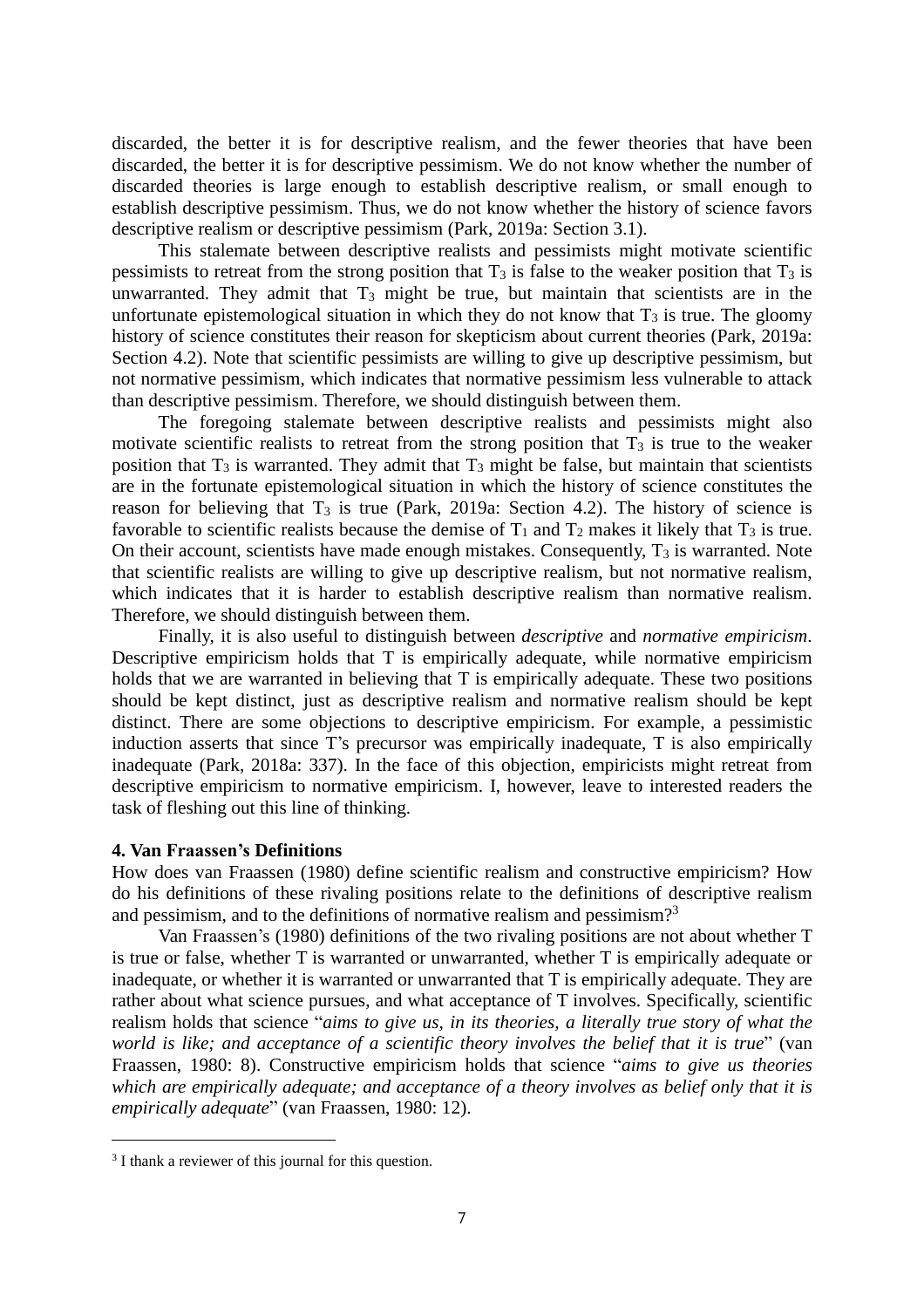What does it mean to accept a theory? Van Fraassen answers that to accept a theory means to "confront any future phenomena by means of the conceptual resources of this theory" (van Fraassen, 1980: 12). Thus, according to scientific realism, scientists believe that T is true when they use it to investigate the world. According to constructive empiricism, by contrast, scientists believe that T is empirically adequate when they use it to investigate the world. This difference between the two rivaling positions is not well-appreciated in the literature. The two rivaling positions make different claims about what scientists believe with respect to T when they use it to investigate the world.

What do the advocates of the two rivaling positions debate over? They debate over whether science has the goal to achieve true or empirically adequate theories, and over whether scientists believe that T is true or empirically adequate. Consequently, we should not expect that they would take positions on the issues of whether T is true or false, whether it is warranted or unwarranted, whether it is empirically adequate or inadequate, or whether it is warranted or unwarranted that T is empirically adequate.

Van Fraassen can assert that T is unwarranted, and that T is empirically adequate. When he makes such assertions, however, he is not a constructive empiricist. After all, the assertions are not entailed by the view that science "*aims to give us theories which are empirically adequate; and acceptance of a theory involves as belief only that it is empirically adequate*" (van Fraassen, 1980: 12). It is one thing to say that science seeks empirically adequate theories, and that scientists believe that T is empirically adequate when they use it to investigate the world. It is quite another to say that T is unwarranted, and that T is empirically adequate. An argument is required to make an inference from the former contentions to the latter contentions.

### **5. Conclusion**

Rival philosophers construct various arguments against scientific realism and pessimism in the literature. Some objections to scientific realism requires that it be interpreted as descriptive realism. These objections may prod scientific realists to retreat from descriptive to normative realism. Some objections to scientific pessimism also require that it be interpreted as descriptive pessimism. These objections may also prod scientific pessimists to retreat from descriptive to normative pessimism. Therefore, we should distinguish between descriptive and normative realism, and between descriptive and normative pessimism.

Which of the foregoing four views about T should the participants in the realism debate choose as their framework? The answer depends on what interests them. If they are interested in whether T is true, they should choose descriptive realism and pessimism as the framework of their debate. If they are interested in whether T is warranted, they should choose normative realism and pessimism as the framework of their debates. If they are interested in both, they may choose any of the four views.

#### **References**

Chakravartty, Anjan (2017). "Scientific Realism", *The Stanford Encyclopedia of Philosophy*. Edward N. Zalta (ed.), URL = <https://plato.stanford.edu/archives/sum2017/entries/scientific-realism/>.

Devitt, Michael (2011). "Are Unconceived Alternatives a Problem for Scientific Realism?", *Journal for General Philosophy of Science* 42 (2): 285–293.

Fahrbach, Ludwig (2011). "How the Growth of Science Ends Theory Change", *Synthese* 180 (2): 139–155.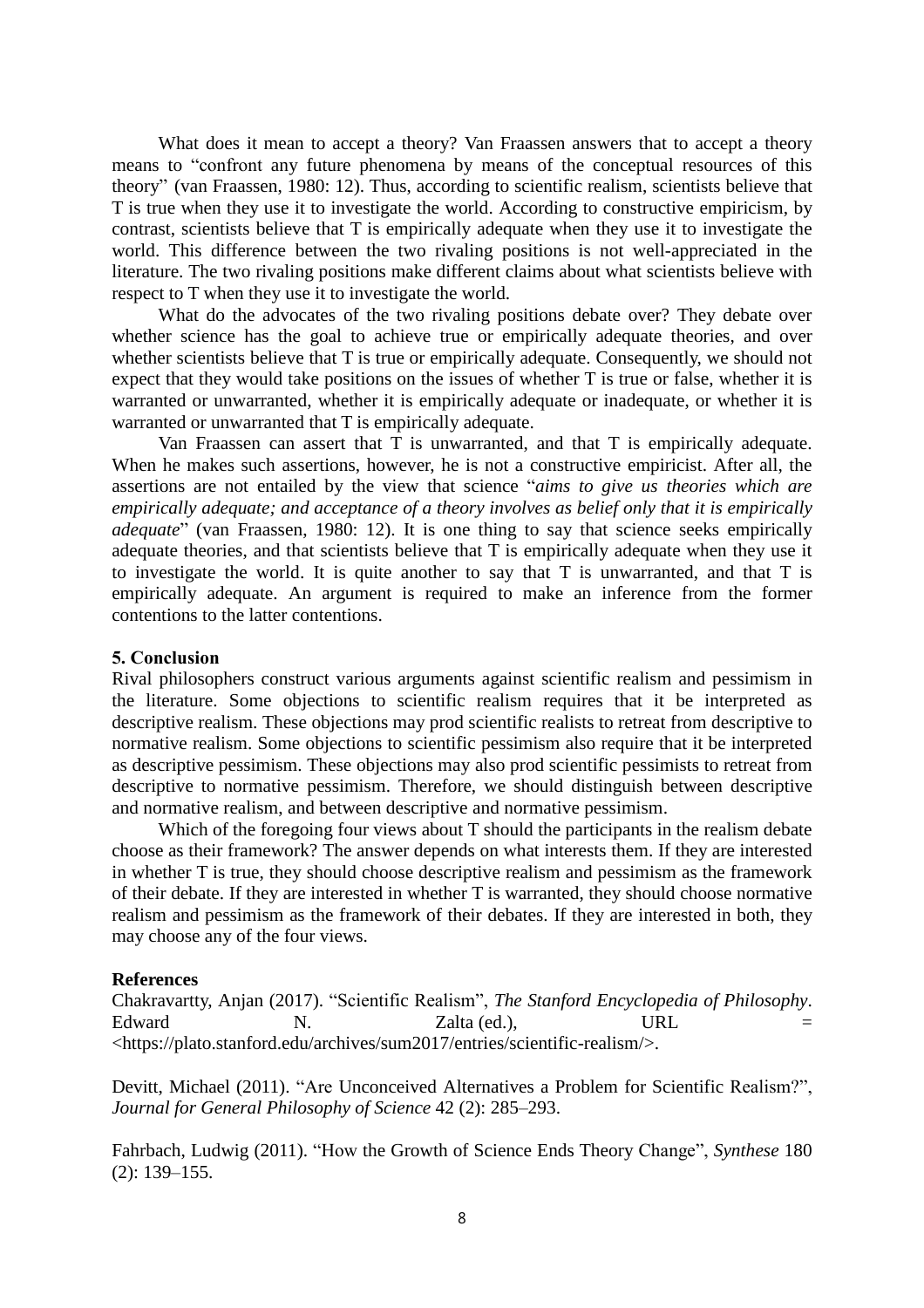Fine, Arthur (1991). "Piecemeal Realism", *Philosophical Studies* 61 (1–2): 79–96.

Hume, David (1888/1978). *A Treatise of Human Nature*. L. A. Selby-Bigge and P. H. Nidditch (eds.), Oxford University Press.

Kitcher, Philip (2001). "Real Realism: The Galilean Strategy", *Philosophical Review* 110 (2): 151–197.

Ladyman, James (1999). Review of Leplin's *A novel defense of scientific realism*. *British Journal for the Philosophy of Science* 50 (1): 181–188.

---------- (2014). "Structural Realism", *The Stanford Encyclopedia of Philosophy*. Edward N. Zalta (ed.), URL = [<https://plato.stanford.edu/archives/win2016/entries/structural-realism/>](https://plato.stanford.edu/archives/win2016/entries/structural-realism/).

Laudan, Larry (1977). *Progress and Its Problems: Towards a Theory of Scientific Growth*. California: University of California Press.

---------- (1981). "A Confutation of Convergent Realism", *Philosophy of Science* 48 (1): 19– 49.

Lyons, Timothy (2005). "Toward a Purely Axiological Scientific Realism", *Erkenntnis* 63 (2): 167–204.

---------- (2016). "Scientific Realism", In Paul Humphreys (ed.), The Oxford Handbook of Philosophy of Science. New York: Oxford University Press: 564–584.

---------- (2017). "Systematicity Theory Meets Socratic Scientific Realism: The Systematic Quest for Truth", *Synthese*. https://doi.org/10.1007/s11229-017-1561-2.

---------- (2018). "Four Challenges to Epistemic Scientific Realism", *Spontaneous Generations: A Journal for the History and Philosophy of Science* 9 (1): 146–150.

Mizrahi, Moti (2012). "Why the Ultimate Argument for Scientific Realism Ultimately Fails", *Studies in History and Philosophy of Science Part A* 43 (1): 132–138.

---------- (2013). "The Pessimistic Induction: A Bad Argument Gone Too Far", *Synthese* 190 (15): 3209–3226.

Musgrave, Alan (1985). "Realism vs. Constructive Empiricism", In Paul M. Churchland  $\&$ Clifford A. Hooker (eds.), *Images of Science: Essays on Realism and Empiricism*. Chicago: The University of Chicago Press.

---------- (2017). "Strict Empiricism Versus Explanation in Science", In *Varieties of Scientific Realism: Objectivity and Truth in Science*. Evandro Agazzi (ed.), Switzerland: Springer International Publishing, 71–93.

---------- (2018). "Beware of Bad Dog Realist", *Spontaneous Generations* 9: 1 52–64.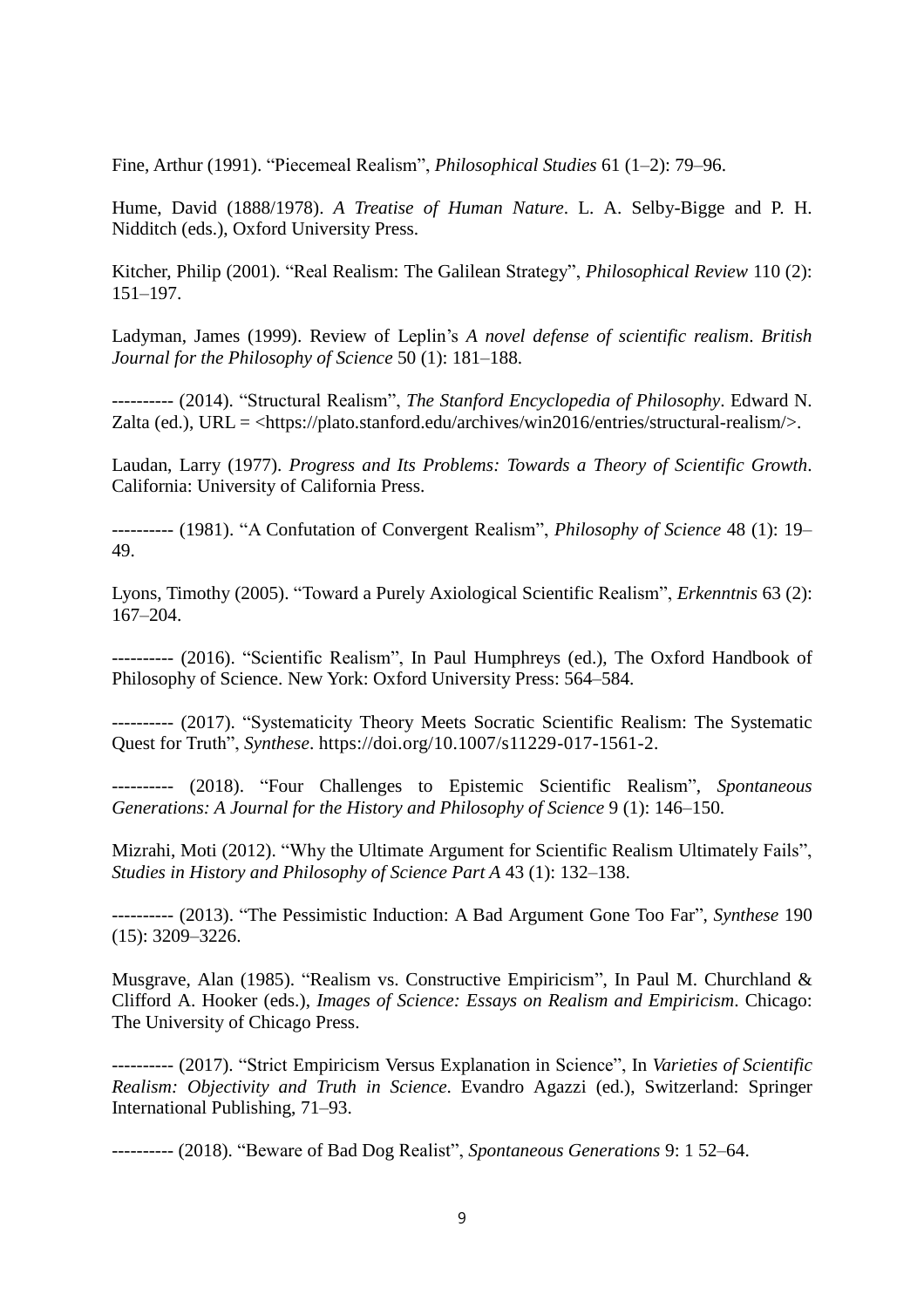Nickles, Thomas (2017). "Cognitive Illusions and Nonrealism: Objections and Replies", In *Varieties of Scientific Realism: Objectivity and Truth in Science*. Evandro Agazzi (ed.), Switzerland: Springer International Publishing, 95–108.

Papineau, David (1996). *The Philosophy of Science*. Oxford: Oxford University Press.

Park, Seungbae (2011). "A Confutation of the Pessimistic Induction", *Journal for General Philosophy of Science* 42 (1): 75–84.

---------- (2014). "A Pessimistic Induction against Scientific Antirealism", *Organon F* 21 (1):  $3 - 21$ .

---------- (2018a). "The Anti-Induction for Scientific Realism", *Grazer Philosophische Studien* 95 (3): 329–342.

---------- (2018b). "Justifying the Special Theory of Relativity with Unconceived Methods", *Axiomathes* 28 (1): 53–62.

---------- (2018c). "The Anti-Induction for Scientific Realism", *Grazer Philosophische Studien* 95 (3): 329–342.

---------- (2019a). "New Objections to the Problem of Unconceived Alternatives", *Filosofia Unisinos* 20 (2): (to be assigned).

---------- (2019b). "Localism vs. Individualism for the Scientific Realism Debate", *Philosophical Papers*. https://doi.org/10.1080/05568641.2018.1500144.

---------- (2019c). "Optimistic Realism over Selectivism", *Kriterion: Journal of Philosophy* 31 (1): 89–106.

---------- (2019d). "The Coherence of Evolutionary Theory with Its Neighboring Theories", *Acta Biotheoretica: Mathematical and Philosophical Foundations of Biological and Biomedical Science.* DOI: 10.1007/s10441-019-09341-3.

---------- (forthcoming). "Scientific Realism and the Future Development of Science", *Diametros* (to be assigned).

Psillos, Stathis (1995). "Is Structural Realism the Best of Both Worlds?" *Dialectica* 49 (1): 15–46.

Putnam, Hilary (1975). *Mathematics, Matter and Method: Philosophical Papers Volume I.* Cambridge: Cambridge University Press.

---------- (1978). *Meaning and the Moral Sciences*. London: Routledge & K. Paul.

Rowbottom, Darrell (2017). "Scientific Realism: What It Is, the Contemporary Debate, and New Directions", *Synthese* [https://doi.org/10.1007/s11229-017-1484-y.](https://doi.org/10.1007/s11229-017-1484-y)

Sankey, Howard (2017). "Realism, Progress and the Historical Turn", *Foundations of Science*